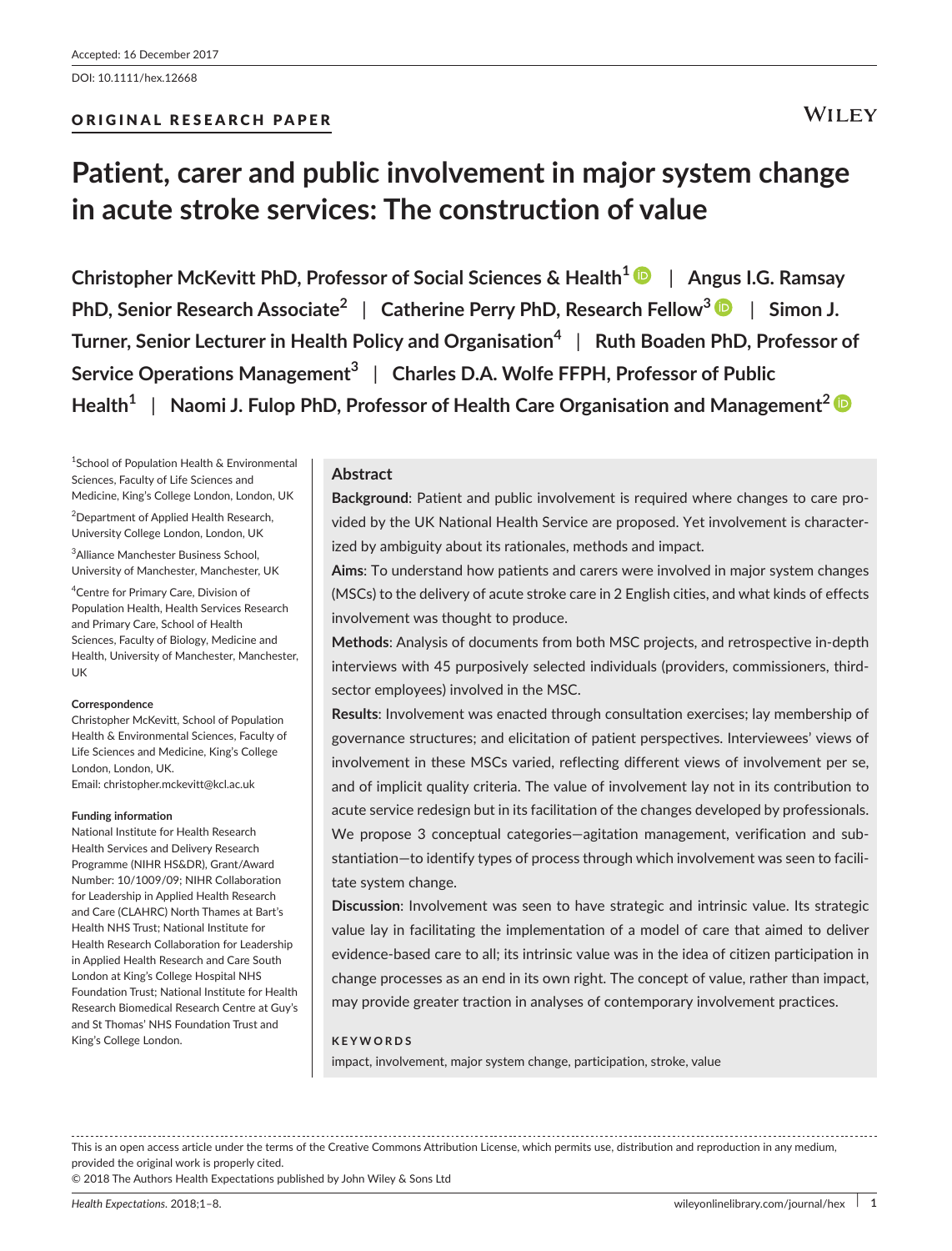# **1** | **INTRODUCTION**

Internationally, citizens, patients and family carer-givers are increasingly being positioned as collaborators in the labour required to produce and maintain health. $1-5$  This includes involvement in individual patient care, research, and planning, development and improvement of health services.<sup>6-8</sup> Carman et al<sup>9</sup> argue that such involvement challenges a dominant paternalistic approach to health care and systems and has the potential to transform patients, improve outcomes through better systems of care and reduce health-care costs. Yet involvement concepts and practices are characterized by ambiguity in terms of terminology,<sup>10,11</sup> rationales,<sup>12,13</sup> values<sup>14</sup> and the attributes of those who are invited or choose to be "involved".13,15 The literature also suggests an anxiety that involvement aspirations are not being met as involvement practices are tokenistic rather than meaningful.16-19 What makes involvement meaningful or tokenistic has hardly been explained, but failure to involve in a "meaningful" way has been attributed to the different types of knowledge associated with experts and lay people, $^{20}$  and the privileging of expert over experiential knowledge. $21$  Involvement methods used have been criticized for their failure to adopt democratic models,  $16$  ensuring that traditional models of decision making are maintained.<sup>17</sup> Evidence that the promissory benefits of involvement in research and service development have been realized is limited, raising questions about not just how to evaluate impact but what impacts should be considered.<sup>22-24</sup>

In this paper, we consider the practices and achievements of patient and public involvement in major system change (MSC) that aimed to improve the delivery of acute stroke services in 2 metropolitan cities, Greater Manchester (GM) and London in England. We draw on data from an evaluation of these MSCs that included investigation of how the requirement to involve patients, carers and the public<sup>25</sup> was put into practice; and how involvement and its value were represented in interviews with those involved in service redesign. The meanings ascribed to involvement, we will argue, lay not in the diverse values thought to underpin involve $ment<sup>14</sup>$  but in the production of value arising from performances of involvement.

## **2** | **MAJOR SYSTEM CHANGE**

Major system change refers to large-scale reorganization of health services to create new care pathways and sometimes involving centralization of services with a reduction in the number of provider units.<sup>26</sup> The aim is to improve care quality by making the most efficient use of resources. Inevitably, MSC involves multiple stakeholders across different constituencies, with different interests.

A realist review of MSC initiatives identified 5 "simple rules" underpinning successful initiatives.27 These were related to style of leadership, development of feedback loops, learning from past experience and engagement of physicians. Rule 5 recommends the inclusion of patients and families, arguing "It is perhaps self-evident that the more service users that are involved in the change process, the more "patient centered" the services will become" (Best et al 2012, 441). We have previously proposed a more nuanced version of this "rule" that calls attention to how the various drivers of MSC can influence the weight of different stakeholders' perspectives that may give rise to tension between patients' and others' perspectives.<sup>28</sup>

A rapid systematic review of studies investigating public engagement (described as synonymous with involvement) in planning MSC interventions<sup>3</sup> reported that there is no agreed definition of involvement/engagement; a wide range of activities are used; studies have reported impact in terms of process but not outcome; and that it is not possible to isolate how engagement affects decision making or the kinds of MSCs that are implemented. The review called for further research to identify the impact of involvement in MSC and to isolate the most impactful methods of involving publics.

## **2.1** | **MSC in stroke care**

There have been significant advances in the evidence base of effective stroke care, $29,30$  and concerted policy drives to improve the quality of care. Yet national audit data suggested ongoing shortfalls in the delivery of best-quality acute care, with concerns about the proportions of patients being treated in a stroke unit or receiving clot-busting treatment (thrombolysis) where indicated. In London and GM, networks of clinicians and senior health service managers independently undertook to



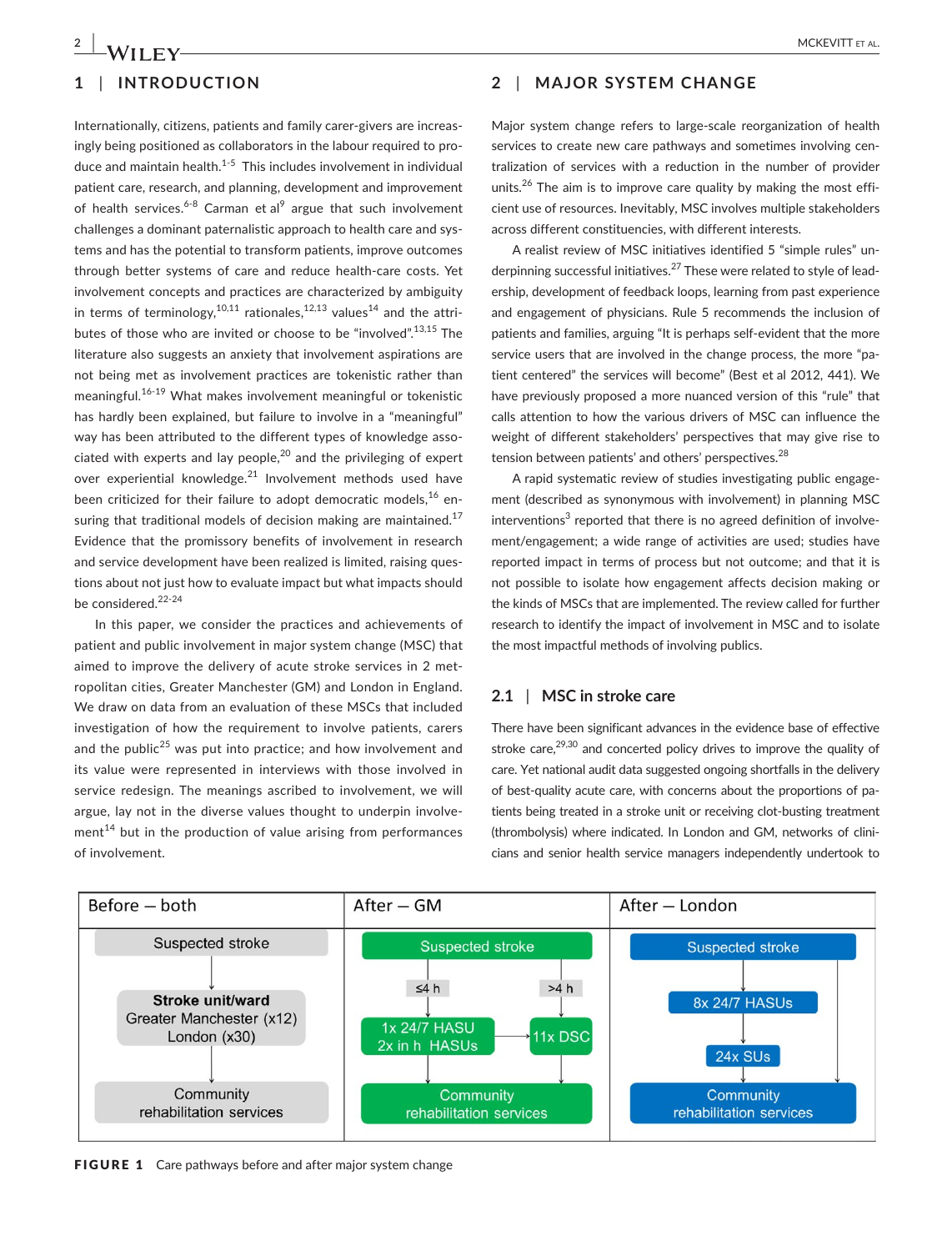re-organize stroke services to improve access to acute stroke care. They devised and in 2010 implemented 2 different models of the acute care pathway, both of which established hyperacute stroke units (HASUs) providing care over the first 72 hours after stroke, including rapid assessment by specialized stroke medical teams, brain imaging and, if appropriate, thrombolysis (clot-busting therapy). Patients were thereafter to be discharged or transferred to their local stroke unit for further treatment. In GM, only patients presenting within 4 hours of stroke would be admitted to a HASU; in London, all cases of suspected stroke were to be taken to HASU. Figure 1 presents the standard acute care pathway before MSC and the different pathways implemented in London and GM.

These were significant changes involving multiple organizations and large numbers of patients. In London, the previous acute stroke care system involved 31 local commissioning organizations, 32 providers and the local ambulance service. In GM, the system involved 10 commissioning organizations, 9 providers and the ambulance service. In both areas, multiple agencies oversaw the development of and negotiations for the new centralized services over at least 2 years, with the work overseen by a specially instituted project boards, whose membership included providers, commissioners and patient representatives. Within 2 years of implementing the new centralized models of care, >8000 stroke patients were admitted to acute services in GM and 15 000 in London. There were concerns about the service change from the outset. Hospitals and professionals were concerned about implications of the new models of care in terms of loss of resources and in London the closure of 5 acute stroke wards. There were concerns about patient safety and acceptability since the new models meant journeys for some patients, beyond their locality, and transfers from one site to another. The need to engage all types of stakeholder was recognized if the proposed changes were to be implemented.

## **3** | **METHODS**

Data for this study were collected during a retrospective evaluation that investigated how changes in the delivery and organization of acute stroke care were implemented and to what effects. We draw on project documents and data from in-depth interviews with people involved in the implementation of the MSC. Interviews, which were conducted by (Author) and (Author) in 2012-13, were designed to collect data on the entire process of change; in this paper, we focus specifically on participants' accounts of how patient and public involvement was enacted during the process of preparing for and implementing the service changes.

Interviewees were purposively sampled to include a range of people involved in the MSC at national and local levels (Table 1); they provided informed written consent. Interviews used a topic guide designed for the study; they were audio recorded and professionally transcribed in full. A separate analysis was conducted to investigate involvement in MSC. All authors contributed to the data analysis, which was both inductive and deductive, as themes drew on both the a priori questions from the topic guide and those emerging from the data. Following initial coding of data, analysis sought to develop descriptive categories (for example of what kinds of involvement strategies were implemented) and then conceptual categories to propose a new interpretation of data. The findings, analysis and interpretation were refined in group discussions among AR, CP, SJT, NJF, RB and CM. Initial findings were also shared with the study advisory group to check for accuracy and the face validity of the interpretation being proposed.

## **4** | **RESULTS**

#### **4.1** | **Participants**

In-depth interviews were conducted with 17 people in GM and 26 in London leading and involved at board level in the system change process, including, NHS commissioners and managers, clinicians delivering acute care in the 2 settings and employees of stroke voluntary sector organizations.

#### **4.2** | **Involvement practices**

Documentary analysis and interview data suggested that in both sites, multiple strategies were used to involve patients at a range

| <b>Interviewees</b>                 | London         | <b>GM</b>    | <b>National</b> | <b>Total</b>   |
|-------------------------------------|----------------|--------------|-----------------|----------------|
| Stroke network board                | 5              | 6            |                 | 11             |
| Pan-regional health authority       | $\overline{7}$ |              |                 | 7              |
| Service commissioners               | 3              | $\mathbf{1}$ |                 | 4              |
| Service users or<br>representatives | 3              | 3            |                 | 6              |
| Programme facilitation              | $\mathcal{P}$  | 1            |                 | 3              |
| Clinical leads                      | $\overline{2}$ | $\mathbf{1}$ |                 | 3              |
| Provider organizations              | $\overline{2}$ | $\mathbf{1}$ |                 | 3              |
| Stroke service staff                |                | 3            |                 | 3              |
| Ambulance service                   | 1              | 1            |                 | $\mathfrak{D}$ |
| Local/national politicians          | $\mathbf{1}$   |              | $\overline{2}$  | 3              |
| Total                               | 26             | 17           | $\overline{2}$  | 45             |

TABLE 1 Profile of interviewees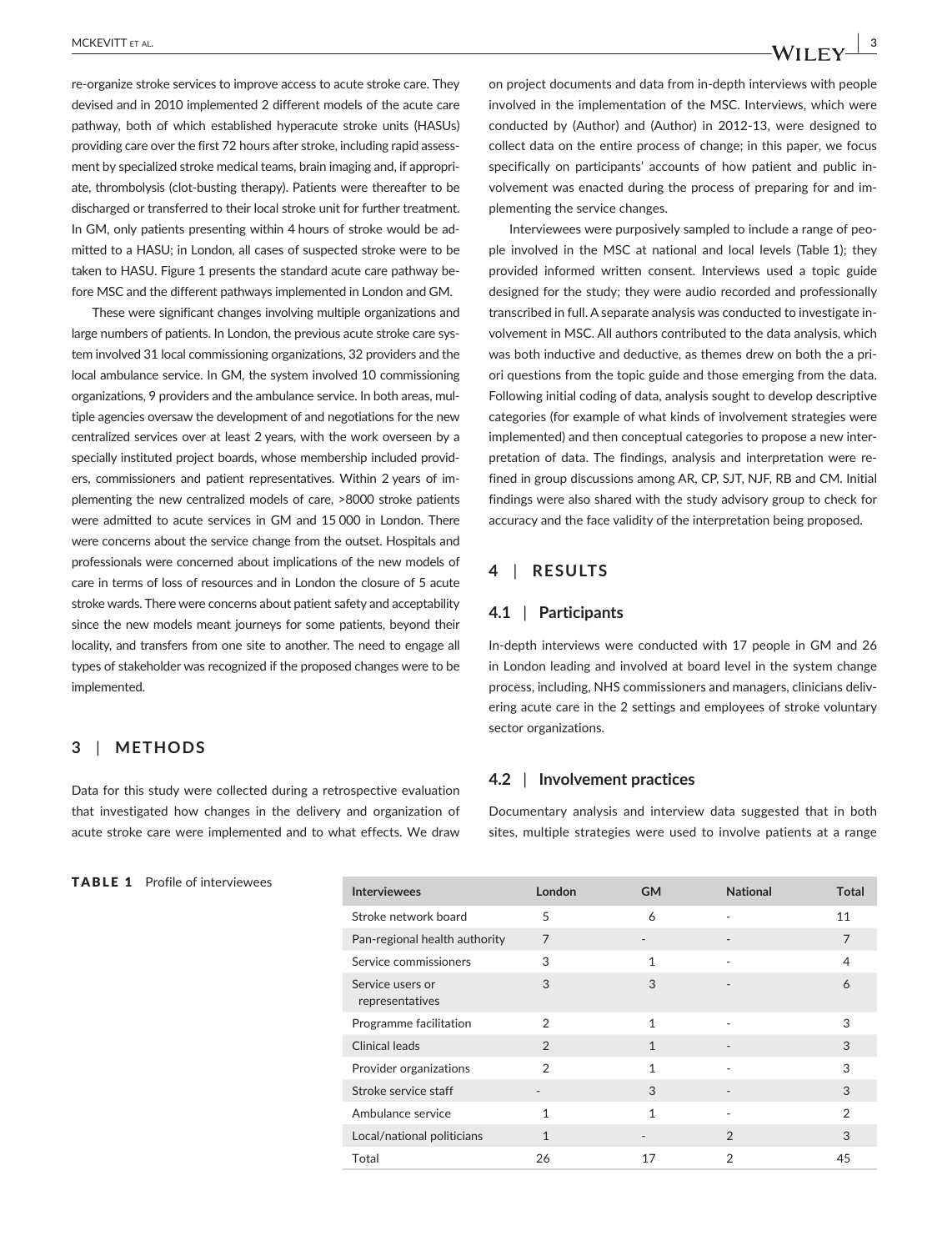of levels. Existing resources were accessed (such as NHS involvement managers and individual voluntary sector organizations); social and other media were used to invite patients to participate. In London, an involvement strategy was developed that outlined plans to access a range of public and patient groups and highlighted the need to access "hard-to-reach" groups. Interviewees in both areas identified different types of activity through which patients and public were involved as follows: stakeholder information and consultations events; lay membership of governance structures; and formal elicitation of patient perspectives post-implementation. No similar single strategy document was developed in GM, but project documents, such as that detailing the governance framework, identified the organizational structures through which patient and public involvement, and public awareness and education would be developed and implemented.<sup>31</sup>

## **4.2.1** | **Information and consultation events**

In GM, 3 "stakeholder engagement events" were organized over 8 months between 2007 and 08, as service development plans were initiated and took shape. The aims of these events reflected the development of plans for service change. Initially, they sought to get agreement about the need for change, then to inform stakeholders about the planned changes and then to inform them about progress. Involvement was also described as making use of existing PPI structures—such as Stroke and Cardiac Networks and NHS Patient Advisory Liaison Services, and public health campaigning work into which information about the stroke service changes could be incorporated.

Consultations in London were much more extensive than in GM as these took place under the aegis of the larger regionwide review of health needs across a range of conditions and of current provisions of health care. The well-funded consultation programme, Healthcare for London–Consulting the Capital, $32$  sought views of members of the public on the range of proposals put forward in the resulting document, Healthcare for London: A Framework for Action.<sup>33</sup> The consultation process was developed, overseen and analysed by Ipsos MORI, and used a range of marketing and opinion-seeking activities, including online media, presentations to lay and professional organizations, and consultation road shows at health authority level.<sup>34</sup> The formal consultation received 4734 responses (in online, written, email and other formats) from a wide range of stakeholders that included not only individual members of the public but also local voluntary sector organizations, local council members, health and other professional bodies, and local politicians. Comparison between individuals who took part and the London population found some differences with over-representation of women and older people; however, "the ethnic profile of respondents was broadly representative of Londoners" (Ipsos MORI 2009, 17).

The consultation had a clearly defined scope, concerning "Adult services for acute stroke care—explicitly the location and coverage of hyperacute services and acute services in London." In response to the question about the proposal "to create more specialized centres for

the treatment of severe injury, stroke and complex emergency surgery needs" 42% "strongly" agreed with the proposal to create more stroke specialist centres, and 25% tended to agree.<sup>33</sup>

A separate consultation process was subsequently held focusing on proposed changes for acute stroke and trauma service, at a cost of £1.2 million. Again, this entailed preparation of consultation materials, numerous public events and formal elicitation of views. It was estimated that participation in the consultation involved 14 000 individual visitors to the website, 13 000 visitors to health fairs and around 14 000 people attending meetings. Responses to the consultation document were received from 8100 individuals and 200 organizations. It was reported that 67% of respondents strongly agreed/ tended to agree with the proposed model of acute stroke care that had been developed, that is that "about seven hospitals" across London should provide HASU care.<sup>34</sup>

## **4.2.2** | **Membership of governance structures**

Interviewees pointed to lay membership of governance bodies as a way in which involvement policy was implemented. In GM, a local activist (spouse-carer of someone who had had a stroke in the past) and well known to professionals leading the service change was invited to join a working group and the Stroke Network Board, to which it reported. An employee of the Stroke Association and an NHS network PPI manager were also members of this Board. Similarly, in London, Stroke Association (a charity sector organization and service provider) employees sat on the project board and Clinical Expert panel which designed the service specifications to provide patient/carer representation. Additionally, a Stroke Patient and Carer subcommittee was established to discuss topics including approaches to PPI, the running of consultation events and the development of the new model of care, and to feedback to the user groups they represented. This subcommittee met 4 times during the life of the development process.

## **4.2.3** | **Eliciting patient perspectives postimplementation**

Interviewees also identified collecting patient and carer views of the new service as a form of involvement. For example, 12 months into the delivery of the newly reconfigured acute stroke pathway in GM, a review was conducted that included a separate study using survey and a series of qualitative interviews to elicit patient and carer views of the new pathway. Stroke survivors were invited to take part via online and social media, and through contacts with and visits to support groups across the region. In total, 84 people (10% response rate) returned the questionnaire, largely expressing the view that being admitted to a specialist acute centre, rather than the local hospital was not a concern.

### **4.3** | **The quality of involvement**

Our interviews did not ask participants to comment on whether involvement was meaningful or tokenistic, but many offered their own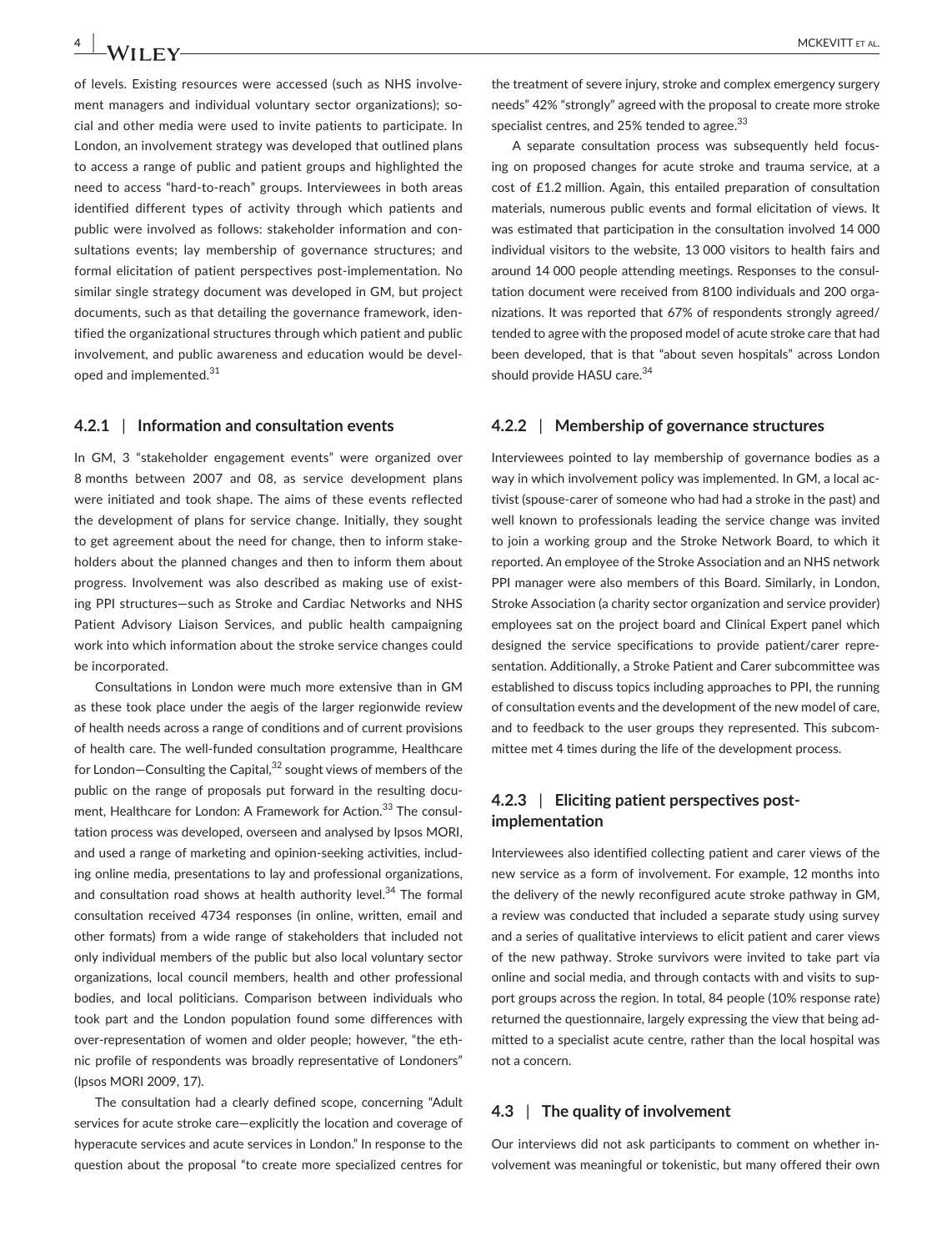views of the quality of what was done, with wide variations in their appraisals.

Interviewees suggested that in GM there was little formal consultation of patients and the public. Public events were described as designed to provide information about the planned changes rather than to elicit views. For example, a commissioner said,

> *I don't think at any stage we said to the public of Greater Manchester, if there's such a thing – and there isn't – we didn't say, "Do you want three of these of five of these?" We never said that. (GM01)*

In London, where there were sustained efforts to hold formal consultations 2 of 3 NHS managers interviewed were positive about the consultations because of the efforts made to encourage high levels of participation, and to be inclusive. An interviewee from the voluntary sector challenged this view, arguing consultation was not sufficiently accessible to people with stroke-related aphasia, for example. Others suggested the consultation was useful because it secured buy-in from the public or "political legitimacy." However, one commissioner, who conceded that consultation was necessary because of societal expectations of transparency in public services, also expressed concerns about the limits of the public's knowledge to comment on proposed new plans. Others, including a commissioner and 2 doctors were either dubious, expressing doubt about the usefulness or validity of consultation, or considered it "a complete waste of time" (L02) because consulting the public had eclipsed the need to consult more widely with professionals providing long-term services to stroke survivors.

There were also different evaluations of individuals' contributions to governance structures. Several interviewees from GM spoke about the lone activist who was appointed to the project board as effective because of previous professional political experience, his ability in committee work, history as a campaigner for stroke service quality and even his challenging approach. Others rehearsed well-known arguments about the limits of individual contributions because they were "self-selected," or the "usual suspects" and therefore unrepresentative or because they lacked experience in formal committee work.

The limits of how actively involved lay people could be in this involvement process were also recognized. For some, this was related to the nature of MSC itself. It required knowledge of a range of complex problems such as population needs, and resource implications and political implications. As the designs had been worked out by a core group of professionals, there was limited opportunity for lay people to influence the service design. For some interviewees, this meant that there was "no real involvement" while others conceded that while this might not be patient-led involvement, consultation processes allowed patients to become "advocates for the model."

The trope of the patient voice also figured in interviewees' accounts. Involvement was seen as an opportunity for the patient voice to be articulated, represented by interviewees as an important corrective to the dominant perspectives of professionals and organizations. For example, a physician said:

*People (professionals) have to, really have to be brought back to what's best for the patients and an awful lot of what gets discussed in the NHS is not about that, it's about what's best for my organisation. (GM05)*

On the other hand, a minority of interviewees argued while patient voices may have been heard, they could not be acted on within the scope of the consultation activities which were specifically limited to the MSC projects' redesign of acute stroke services. Nevertheless, these interviewees noted that patients took the opportunity to articulate another concern: the quality of rehabilitation services. A manager clearly made this point:

> *… every single question which was asked in the half hour or so that the meeting was thrown open for questions from the floor was about rehab […] Nobody asked a question or protested about the decisions we were making about, er, the hospital service but all the members of the public and their representative questions were about rehab. (L03)*

Patients may have been content to leave acute service design to professionals who carefully made a convincing case for centralization as able to deliver better quality acute care for all. Yet the question of rehabilitation services was outside the brief of change leads, and even where involvement permitted dialogue between stakeholders, the question of rehabilitation and longer-term care was inadmissible.

## **4.4** | **Constructing value**

It could not therefore be argued that involvement in these examples of MSC influenced or improved the design of the acute stroke services. As we have previously argued, involvement was used instrumentally by programme leaders to gain support for change the case for which had already been made, and for service models already developed. For a minority of interviewees, this indicated a failure to achieve an ideal of patient-led involvement, but for most, even if flawed, the practices of involvement had intrinsic value for the implementation of MSC. We identify 3 types of value the interview data suggest.

#### **4.4.1** | **Managing agitation**

First, involvement was represented as a way of managing actual or potential resistance or agitation.<sup>35</sup> Above, we report the significance attributed to a lone activist in GM who had a track record in agitating for improved stroke services, after his wife's own stroke. While interviewees recognized his expertise, he was also described as "grit in the system," an irritant that produces change. In this case, it could be argued that there was an effort to manage an activist's agitation by incorporating him into official PPI structures.

At a broader level, we have already seen that MSC leads were concerned that patients and families might object to an acute care model that saw the patient being admitted to a non-local hospital and care involving ambulance transfers from one hospital. Thus, involvement sought to anticipate and manage any dissent that might arise.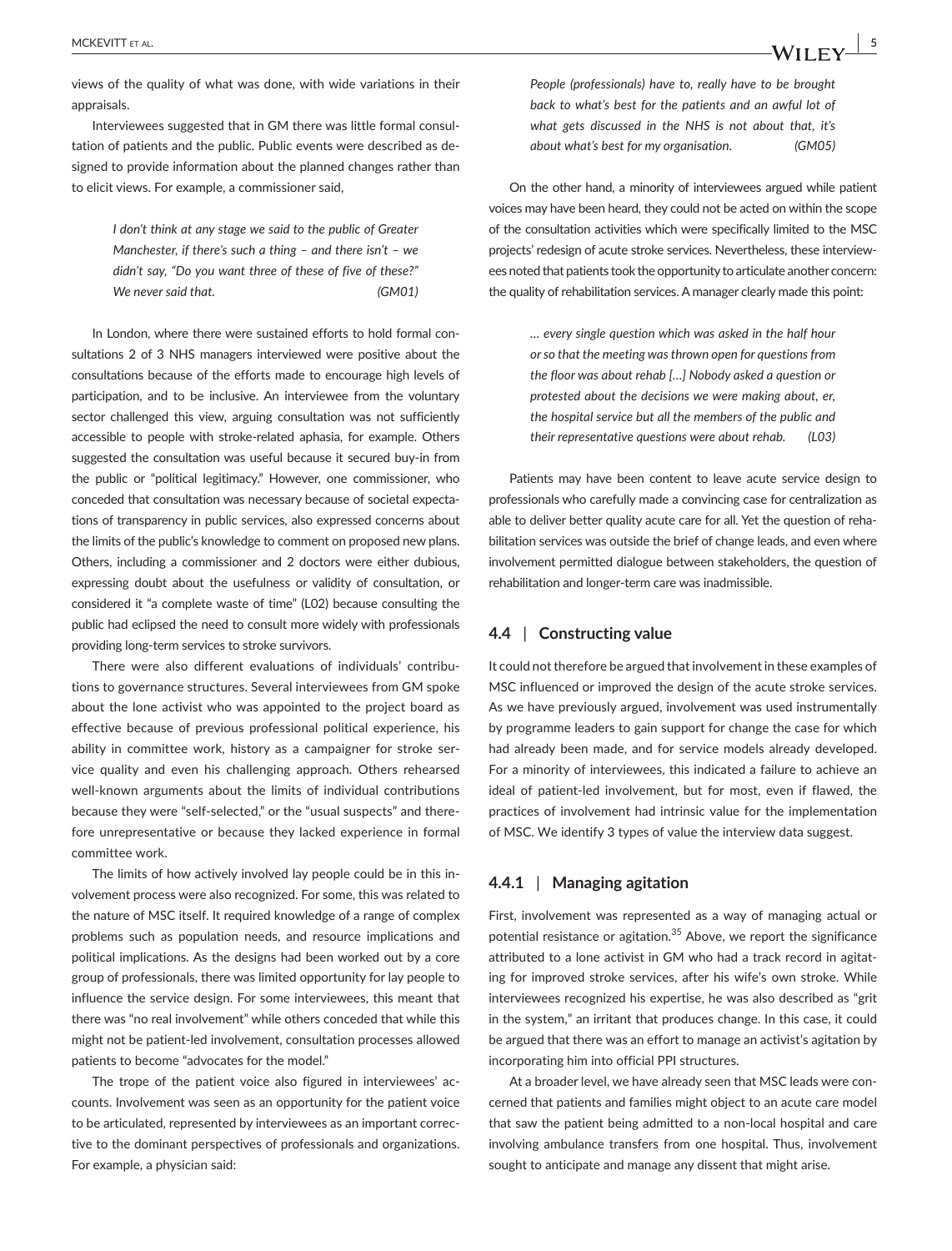As Martin<sup>36</sup> has argued. PPI could be a way of containing and managing citizen desires and action yet PPI itself might give rise to unanticipated forms of agitation, as happened in 2 localities in London, where local people and politicians objected to loss of local acute stroke services. Here, the MSC leads could point to the consultation work conducted across London as gathering "overwhelming support from everywhere else" (L03), thus trumping what could be portrayed as local interests. Indeed, the London model was consistently portrayed as pan-London, rather than locality based.

### **4.4.2** | **Verification**

Involvement was also described as permitting what could be termed processes of verification that took place at different levels. Interviewees suggested that involvement permitted the pre-empting of potential concerns patients and their family members might have about the fact that the new service might see them admitted to a specialist centre that was not their local hospital. This had been perceived as a potential source of disagreement or dissatisfaction among patients. As such, opposition remained limited, and MSC leads were able to verify that their proposed design was acceptable to patients. Secondly, interviewees cited examples of how lay people had been involved in the development of information materials. For example, the work in GM entailed development of information for ambulance crews instructing them on the new procedures for suspected stroke admissions. Patient input was sought here on the development of scripts to be used by ambulance crew taking patients to a specialist centre, rather than the local hospital. Similarly, interviewees reported that involvement processes enabled them to be reassured that MSC was the right way to proceed. For example, one interviewee reflected:

> *… it was really important to be able to have their voice, saying 'This is a good thing. It should be done'. L03*

#### **4.4.3** | **Substantiation**

Finally, interviewees evoked an effect that we refer to as substantiation, making an idea physically present. Involvement processes enabled the service user simply to be present in the room (as Donaldson $37$  puts it) or at a public event. By being present, the service user embodied the "stroke patient," as a representative in a symbolic sense rather than representative in any population/demographic sense in a way that was useful for several reasons. First, the physical presence of the patient relates to the normative status of involvement noted by previous authors: by being present in the room, patients provided physical evidence that involvement policy was being enacted. Thus, presence enabled demonstration of adherence to the NHS vision that health-care development depends not just on "technocratic intervention and political whim but also upon social values pertaining to equality, inclusion and social justice" (Milewa<sup>38</sup>, 250). A stroke physician interviewed described the development of a mission statement at the outset of the work which asserted that the purpose of the MSC was to ensure equality of access to the best possible acute care for every stroke patient:

*I thought we should be really clear what it is we were here for and we wrote it on a flip chart and it came out at every meeting and it got stuck up on the wall. Every citizen of Greater Manchester has equal access to high quality acute stroke care. And actually, that was really useful because when the arguments started you could then say, but how does that relate to our vision? (GM05)*

Second, the patient's presence in the room was used to manage conflict between professionals faced with decisions that might have consequences for individuals, services or localities. The patient in the room was used to remind stakeholders that the ultimate goal was to improve the quality of patient care.

*So… we're bringing the focus back to the patient… and what we're here for. We're not here to be arguing about politics and you know, who's the best stroke physician and, you know, peoples' ego; it's about you know what would you want for your grandma or your mum if she had a stroke tomorrow. (GM13)*

*Whenever we had stakeholder events, you know, we would always have a speaker who was either a carer or someone from the stroke association or occasionally a patient… and again it meant right down at a kind of micro level, people remembered we were doing this to improve patient care, not to protect their institution or their profession. (L16)*

Though seen as effective, it could also be argued that these instances of substantiation had the effect of reasserting the status of both patient and professional. The patient is recast as beneficiary of the work to improve quality of care, and the professional as expert provider of benefit. The traditional roles of patient and expert are maintained. In this way, the emancipatory vision of involvement as transforming roles through empowerment does not appear to have been realized.

## **5** | **DISCUSSION**

This study drew on project documents and qualitative interviews with a wide range of professionals engaged in complex and protracted processes to redesign acute stroke care in 2 English cities. The case for MSC was constructed by professionals drawing on clinical and managerial experience, and examination of population-level patient data that demonstrated the need to improve access to best evidence care. This was consistent with NHS strategic guidance that requires service-level changes to be clinically led and underpinned by clinical evidence.<sup>39</sup> This set the parameters of involvement from the outset: the case for change was professionally led, but the co-operation and approval of a wide range of stakeholders including clinical staff, NHS managers and local politicians was required. Patient and public involvement was a tool to facilitate implementation of the changes. In this sense, involvement could be seen as instrumental, achieving the outcomes desired by professionals. However, we would further argue that rather than either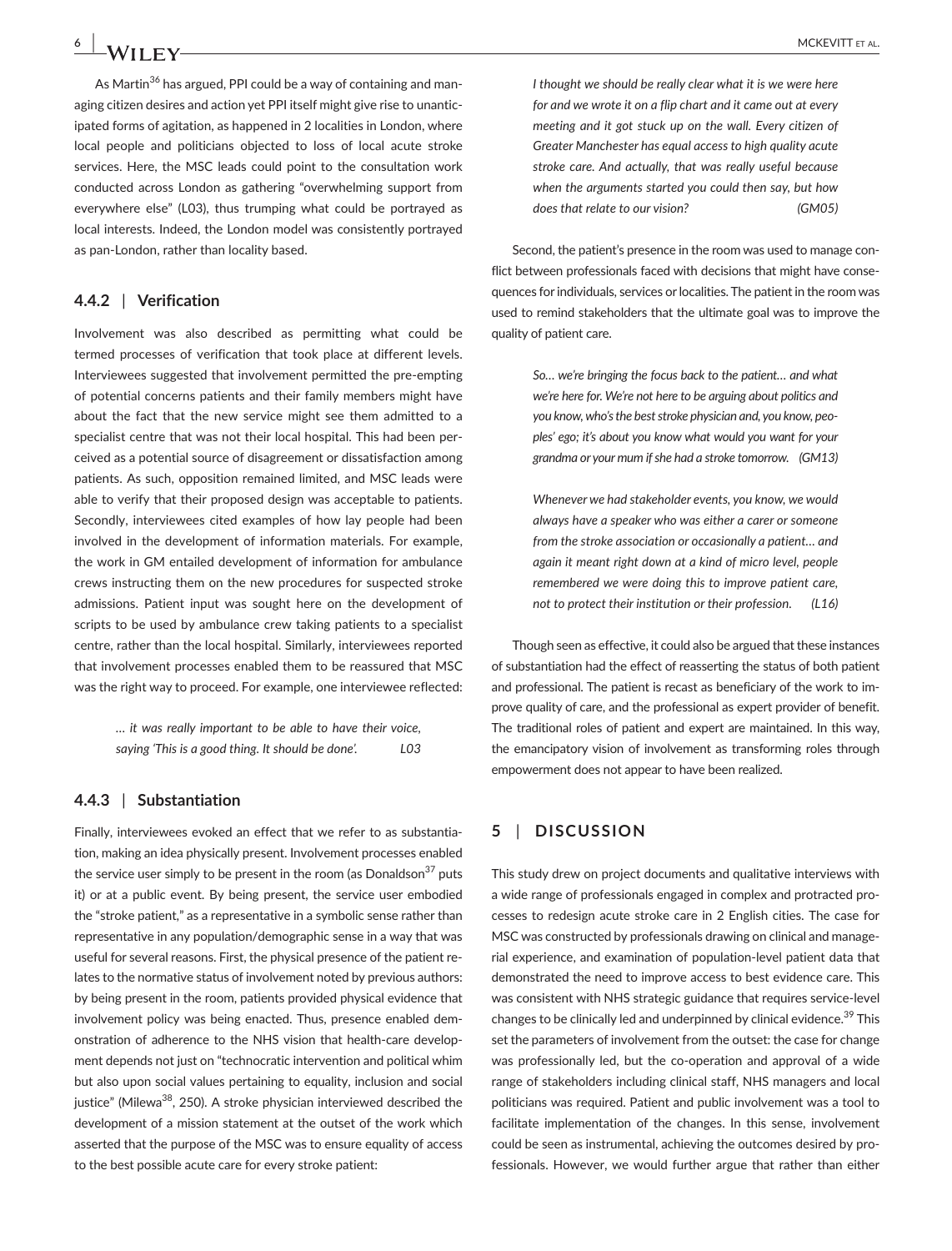"tokenistic"—suggesting a cynical position, or "meaningful"—implying conformity with some a priori agreed definition of what involvement means—involvement here was enacted in strategic ways.

Interviewees' accounts varied widely in how they evaluated involvement. Consultations were seen as at worst a waste of time, to at best wide-reaching, inclusive events in which the patient voice could be heard and professional transparency demonstrated. The contribution of individuals taking part in governance structures was also differently viewed. They were variously portrayed as powerful voices reminding professionals—at risk of promoting their own interests—of their true purpose; as making a limited contribution because of their limited competence in meeting behaviour; and as self-selected and unrepresentative.

This implies that professionals controlled not only the agenda but also the manner in which involvement was enacted. $16,40$  This may be inevitable. The model of involvement that dominates the NHS requires professionals to invite lay people to participate in activities which professionals design, focused on questions they identify. This differs from the involvement's political antecedents: self-organizing patient movements, which drew on principles of social justice and emancipatory practice to challenge biomedical definitions of illness and solutions, counterdiscrimination and stigma, and call for action into emergent health problems.<sup>41</sup> While involvement may promise a transformation in relations between patients and professionals, as Komporozos et al<sup>42</sup> have argued, the ritual nature of PPI activities constitutes "a conservative form of engagement in health" (2016, 15) that serves to reinforce existing statuses, neutralizing the transformational potential of involvement.

Our data are limited in that they are retrospective, rather than contemporaneous accounts. The diversity of interviewees and their role in MSC means that each provides something of a partial view of which activities were undertaken and by whom. What emerges is a rather complex picture of diverse activities from information-giving events through to research to collect accounts of patient experience—framed by participants as involvement. The data do not necessarily provide an accurate historical record of PPI in the 2 MSC projects, but they offer a moral account of implementing PPI in the projects.

Our study offers lessons for thinking about involvement in general and in relation to MSC. In particular, the findings represent a challenge to contemporary concerns that the literature reports processes of involvement but fails to report on impact and that improved methods to demonstrate impact are required.<sup>3,43</sup> Our interviewees' accounts did not suggest that it was possible to demonstrate impact of involvement in a linear way, because involvement was not designed to effect but to support change. Involvement here was a strategically symbolic process that served to use the moral authority of the imagined but substantiated patient to support change implementation. Thus, involvement as enacted also reiterated the significance of involvement itself. Conklin et al<sup>23</sup> and Li et al<sup>24</sup> have suggested that rather than focus on impact, we should consider the quality of involvement in processual terms, either as democratic acts in their own right or strategic acts of informing and legitimizing.

Our study also finds limits to involvement as democratic process. The MSC sought to effect change in acute stroke care, and this set the parameters of what was admissible; consequently, patients' concerns about the quality of care needed after discharge from hospital were rendered irrelevant. In London, the need to consider the whole stroke pathway was acknowledged by Health Care for London,<sup>34</sup> but this acknowledgement was made after the event; and it did not lead to sustained effort to effect MSC in the priority area identified by patients.

Nevertheless, most participants in the study believed that involvement activities had intrinsic value, facilitating the implementation of MSC. The value attributed to involvement sustained the idea of involvement itself since as the anthropologist Graeber<sup>44</sup> has remarked, value can be considered as the way in which specific activities are made meaningful to those involved. Investigating how value is produced—and for whom—through involvement might offer a way of rethinking impact assessment in involvement which Edelman and Barron<sup>22</sup> have faulted for treating this as if it were an intervention in its own right, rather than integral to a larger process. As these authors suggest, rethinking impact requires revisiting the goals and purpose of involvement. This study further suggests a need to identify which goals and purposes are shared by different constituencies as we do not know whether patients and the public who were involved in MSC in London and GM would have recognized the value that emerged from our interviewees' accounts.

## **ACKNOWLEDGEMENTS**

This paper presents findings from a study funded by the National Institute for Health Research Health Services and Delivery Research Programme (NIHR HS&DR) (Study Reference 10/1009/09) . SJT, SM and NJF were partly supported by the NIHR Collaboration for Leadership in Applied Health Research and Care (CLAHRC) North Thames at Bart's Health NHS Trust. CM and CW acknowledge the support of the National Institute for Health Research (NIHR) Collaboration for Leadership in Applied Health Research and Care South London at King's College Hospital NHS Foundation Trust and the National Institute for Health Research Biomedical Research Centre at Guy's and St Thomas' NHS Foundation Trust and King's College London, London, UK. The study was granted ethical approval by the London East NHS research ethics committee (Reference 11/LO/1396). The views expressed are those of the authors and not necessarily those of the NHS, the NIHR, CLAHRCs, National Institute for Health Research Biomedical Research Centre at Guy's and St Thomas' NHS Foundation Trust and King's College London, or the Department of Health. We acknowledge the contribution of our Steering Group members, in particular Nanik Pursani.

#### **ORCID**

*Christopher McKevitt* <http://orcid.org/0000-0002-5290-4613> *Catherine Perry* <http://orcid.org/0000-0002-8496-6923> *Naomi J. Fulop* <http://orcid.org/0000-0001-5306-6140>

#### **REFERENCES**

1. Cornwall A, Shankland A. Engaging citizens: lessons from building Brazil's National Health System. *Soc Sci Med*. 2008;66:2173-2184.